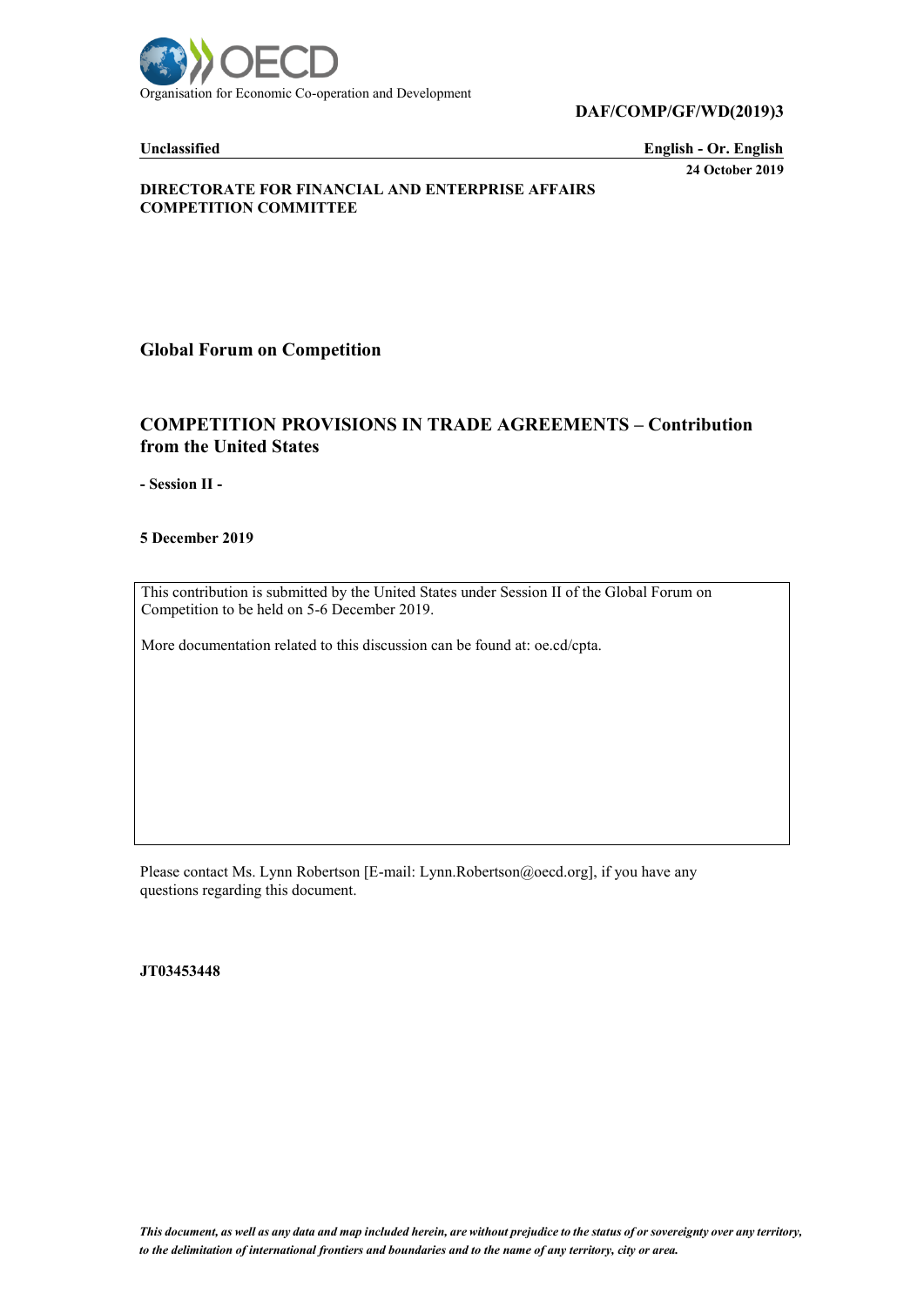## *Competition Provisions in Trade Agreements*

## **- Contribution from the United States -**

1. The United States is a party to eight trade agreements with competition chapters (about one third of its total number of free trade agreements):

- **NAFTA**  [https://www.nafta-sec-alena.org/Home/Texts-of-the-Agreement/North-](https://www.nafta-sec-alena.org/Home/Texts-of-the-Agreement/North-American-Free-Trade-Agreement?mvid=1&secid=323701f4-4dd8-493b-bcc6-3698200bbeae)[American-Free-Trade-Agreement?mvid=1&secid=323701f4-4dd8-493b-bcc6-](https://www.nafta-sec-alena.org/Home/Texts-of-the-Agreement/North-American-Free-Trade-Agreement?mvid=1&secid=323701f4-4dd8-493b-bcc6-3698200bbeae) [3698200bbeae](https://www.nafta-sec-alena.org/Home/Texts-of-the-Agreement/North-American-Free-Trade-Agreement?mvid=1&secid=323701f4-4dd8-493b-bcc6-3698200bbeae)
- **Australia** [https://ustr.gov/sites/default/files/uploads/agreements/fta/australia/asset\\_upload\\_fi](https://ustr.gov/sites/default/files/uploads/agreements/fta/australia/asset_upload_file918_5159.pdf) [le918\\_5159.pdf](https://ustr.gov/sites/default/files/uploads/agreements/fta/australia/asset_upload_file918_5159.pdf)
- **Chile** [https://ustr.gov/sites/default/files/uploads/agreements/fta/chile/asset\\_upload\\_file6](https://ustr.gov/sites/default/files/uploads/agreements/fta/chile/asset_upload_file616_4010.pdf) [16\\_4010.pdf](https://ustr.gov/sites/default/files/uploads/agreements/fta/chile/asset_upload_file616_4010.pdf)
- **Singapore** (Chapter 12, pp. 133-140) [https://ustr.gov/sites/default/files/uploads/agreements/fta/singapore/asset\\_upload\\_](https://ustr.gov/sites/default/files/uploads/agreements/fta/singapore/asset_upload_file708_4036.pdf) [file708\\_4036.pdf](https://ustr.gov/sites/default/files/uploads/agreements/fta/singapore/asset_upload_file708_4036.pdf)
- **Peru**  [https://ustr.gov/sites/default/files/uploads/agreements/fta/peru/asset\\_upload\\_file7](https://ustr.gov/sites/default/files/uploads/agreements/fta/peru/asset_upload_file729_9536.pdf) [29\\_9536.pdf](https://ustr.gov/sites/default/files/uploads/agreements/fta/peru/asset_upload_file729_9536.pdf)
- **Colombia** [https://ustr.gov/sites/default/files/uploads/agreements/fta/colombia/asset\\_upload\\_f](https://ustr.gov/sites/default/files/uploads/agreements/fta/colombia/asset_upload_file552_10187.pdf) [ile552\\_10187.pdf](https://ustr.gov/sites/default/files/uploads/agreements/fta/colombia/asset_upload_file552_10187.pdf)
- **Korea** [https://ustr.gov/sites/default/files/uploads/agreements/fta/korus/asset\\_upload\\_file1](https://ustr.gov/sites/default/files/uploads/agreements/fta/korus/asset_upload_file193_12715.pdf) 93<sup>12715.pdf</sup>
- **United States – Mexico – Canada Agreement (USMCA)**<sup>1</sup> [https://ustr.gov/sites/default/files/files/agreements/FTA/USMCA/Text/21\\_Compe](https://ustr.gov/sites/default/files/files/agreements/FTA/USMCA/Text/21_Competition_Policy.pdf) tition Policy.pdf (Competition Policy) and [https://ustr.gov/sites/default/files/files/agreements/FTA/USMCA/Text/22\\_State-](https://ustr.gov/sites/default/files/files/agreements/FTA/USMCA/Text/22_State-Owned_Enterprises.pdf)[Owned\\_Enterprises.pdf](https://ustr.gov/sites/default/files/files/agreements/FTA/USMCA/Text/22_State-Owned_Enterprises.pdf) (SOEs)

2. The objective of these chapters is to promote competitive markets in our trade partners. The agreements generally include provisions aimed at: (1) non-discriminatory and fair treatment in antitrust proceedings of each partner, (2) cooperation between antitrust agencies, and (3) disciplines related to designated monopolies and state enterprises. For example, the chapter of the U.S.-Singapore agreement on Anticompetitive Business Conduct, Designated Monopolies, and Government Enterprises, art. 12.1, states that "Recognizing that the conduct subject to this Chapter has the potential to restrict bilateral

l

<sup>&</sup>lt;sup>1</sup> The USMCA replaces the North America Free Trade Agreement (NAFTA) and will enter into force when formally approved in each of the three jurisdictions.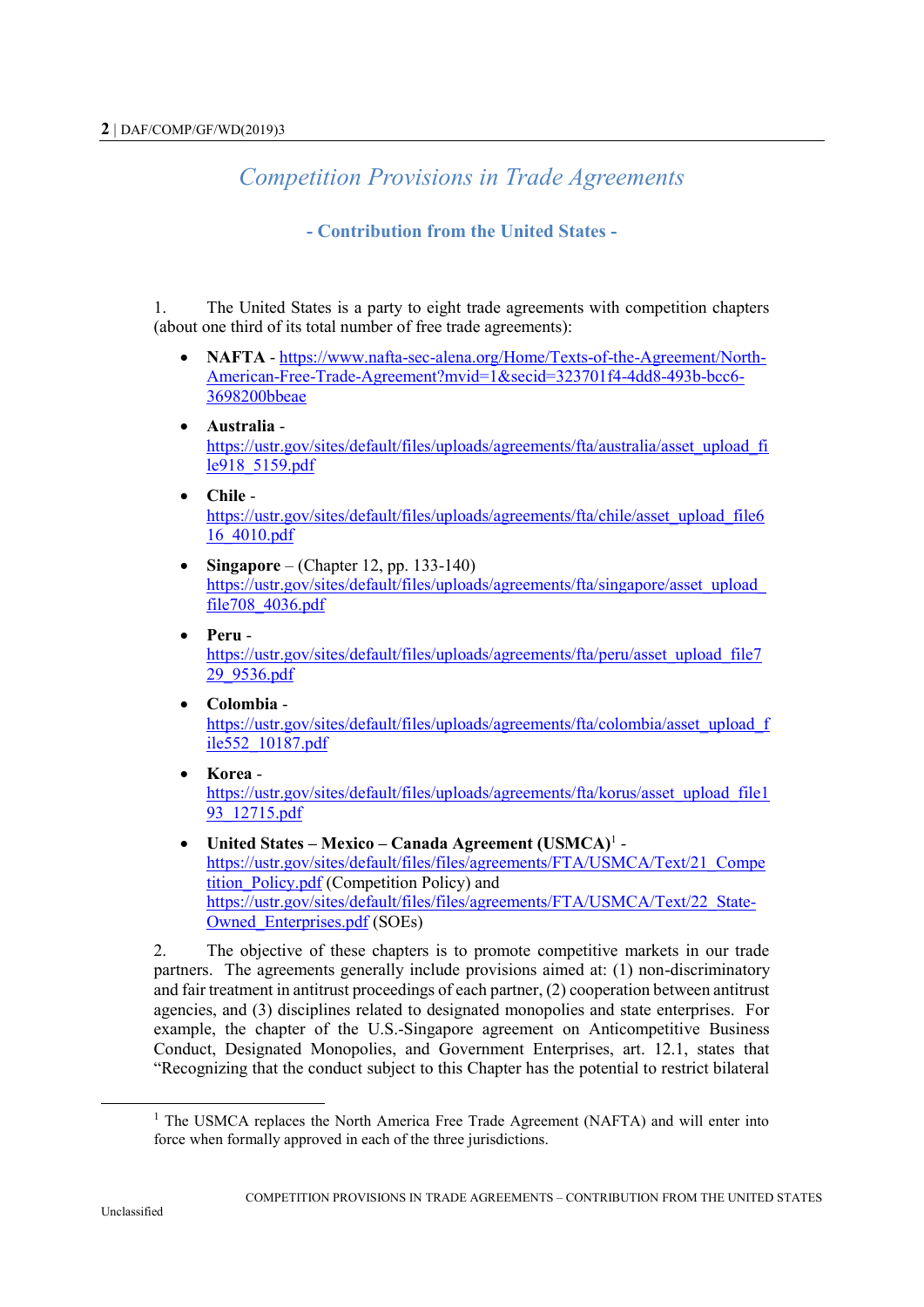trade and investment, the Parties believe proscribing such conduct, implementing economically sound competition policies, and engaging in cooperation will help secure the benefits of this Agreement."

3. These competition provisions are not intended to have any effect on the substantive antitrust enforcement abilities of either the United States or the applicable trading partner, nor do they conflict with existing U.S. law, regulations, or guidelines. The chapters have also contributed to the adoption of bilateral cooperation agreements (e.g., Mexico, Chile, Colombia, Peru, and Korea), and helped to strengthen the relationships between the U.S. antitrust agencies (DOJ and FTC) and their trading partner counterparts.

4. Dispute settlement under the trade agreements has been explicitly carved out for the competition law enforcement provisions; however, the competition chapters normally include consultation provisions. The consultation provisions have been invoked on one occasion, in a matter involving procedural fairness disciplines that is currently under discussion between the U.S. and Korea pursuant to that agreement. *See* [https://ustr.gov/about-us/policy-offices/press-office/press-releases/2019/july/ustr-pursues](https://ustr.gov/about-us/policy-offices/press-office/press-releases/2019/july/ustr-pursues-competition-related)[competition-related.](https://ustr.gov/about-us/policy-offices/press-office/press-releases/2019/july/ustr-pursues-competition-related)

5. Some of the competition chapters have basic monitoring provisions. The original NAFTA, for example, established an Article 1504 Working Group<sup>2</sup> to discuss the relationship between competition laws and policies and trade in the free trade area. The Working Group met on ten occasions over a five year period and was a valuable forum for exchanging views and developing relationships between the agencies. The USMCA's SOE chapter would establish a Committee on State-owned Enterprises and Designated Monopolies to review the chapter, provide a forum for consultations on request, and promote the principles underlying the chapter's disciplines in other multilateral institutions.

6. From the list in the annex to the call for country contributions, provisions covering the following categories are included in competition policy chapters of the trade agreements mentioned above:

Promoting competition

l

- Adopting or maintaining competition laws
- $\bullet$  Ensuring minimum procedural fairness principles<sup>3</sup>
- Setting forth cooperation mechanisms<sup>4</sup>

<sup>&</sup>lt;sup>2</sup> "The Commission shall establish a Working Group on Trade and Competition, comprising representatives of each Party, to report, and to make recommendations on further work as appropriate, to the Commission within five years of the date of entry into force of this Agreement on relevant issues concerning the relationship between competition laws and policies and trade in the free trade area."

 $3$  The USMCA, the most recent agreement, has the most extensive procedural fairness provisions, followed by Korea (2012); the earlier agreements have minimal due process provisions.

<sup>4</sup> Note that in practice, the U.S. agencies cooperate pursuant to bilateral antitrust cooperation agreements, the OECD cooperation recommendation, and long-standing cooperation relationships. Competition-related agreements to which the United States is a party operate at two different levels. The general provisions of U.S. trade agreements relating to anticompetitive business conduct signal a serious commitment to principles of market competition and to elimination of anticompetitive business conduct. With the negotiation of the USCMA, detailed minimum procedural fairness provisions, transparency, and non-discrimination principles are now also part of the regional